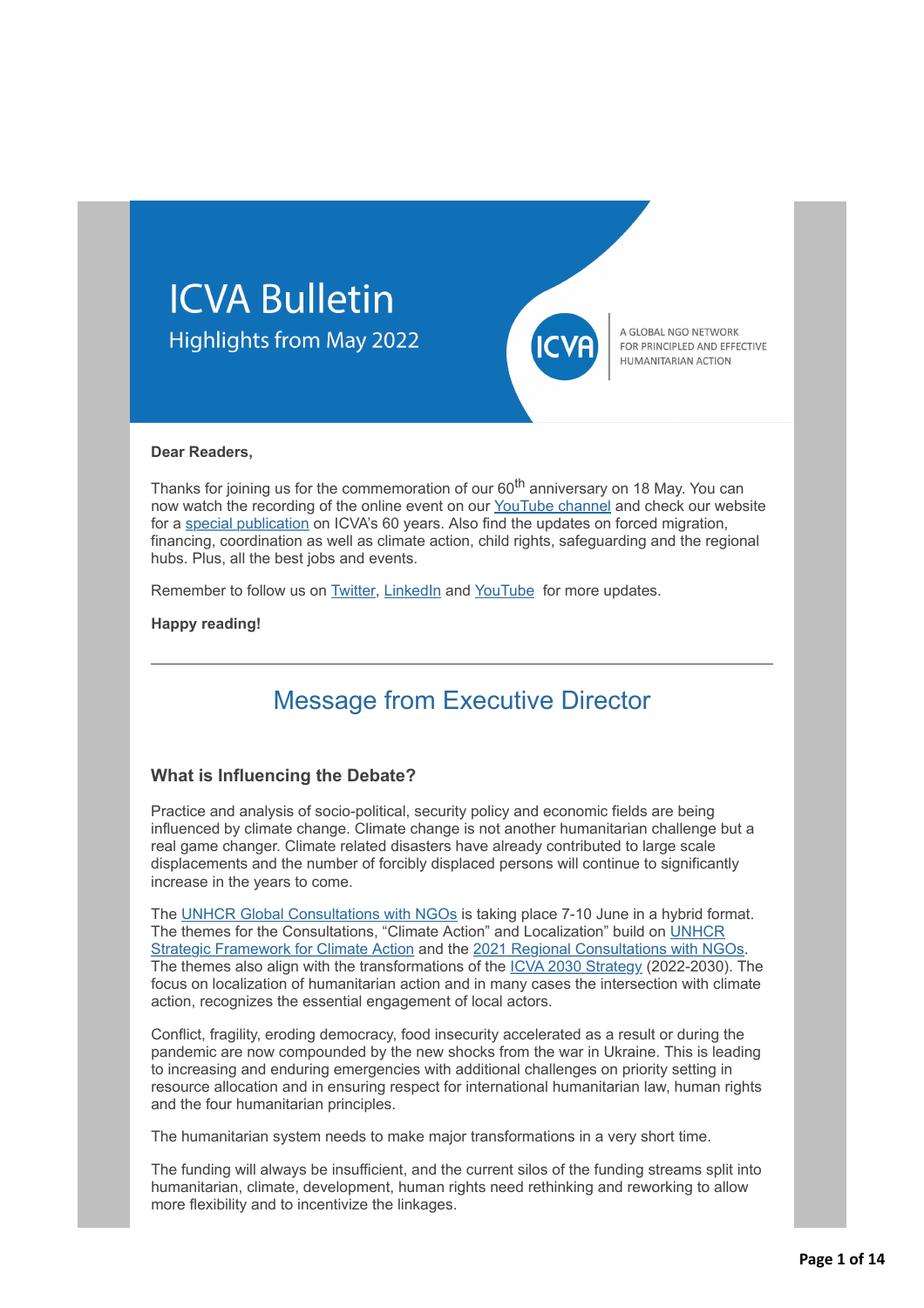Our actions must be guided by the leadership and experience of local actors and [communities. Much of the humanitarian sector made the commitment to "empower national](http://icvanetwork.org/civicrm/?civiwp=CiviCRM&q=civicrm/mailing/url&u=19224&qid=1033019) and local humanitarian action". The Covid-19 confirmed that this approach is essential. However, modalities to develop localized responses are often slow to take root and frequently remain limited to rhetoric.

At the core of our common action should be the need to dismantle barriers to participation and ensure diverse and equitable partnerships for principled and effective humanitarian action. Climate action like localization is to be built on inclusive approaches and accountability to affected people. Time cannot wait and we can and should do better.

**Ignacio Packer Executive Director | ICVA**

# ICVA Updates

### **1. ICVA at 60 Commemoration**

On 18<sup>th</sup> May we commemorated our 60<sup>th</sup> anniversary under the theme: Collaborating for Effective Humanitarian Action. Since our inception in 1962, we have remained committed to our mission of making humanitarian action more principled and effective by working collectively and independently to influence policy and practice. To mark this milestone, we held an online event and in person reception reflecting on our past, present and future. Thanks to all who joined us.

The recording from the online event is now available on our [website](http://icvanetwork.org/civicrm/?civiwp=CiviCRM&q=civicrm/mailing/url&u=19225&qid=1033019) and [YouTube.](http://icvanetwork.org/civicrm/?civiwp=CiviCRM&q=civicrm/mailing/url&u=19216&qid=1033019)



#### **ICVA at 60 Special Publication**

We have also released a [special publication](http://icvanetwork.org/civicrm/?civiwp=CiviCRM&q=civicrm/mailing/url&u=19217&qid=1033019) that provides a decade-by-decade snapshot of ICVA's first 60 years. Check it. Throughout the year, we are also [commemorating](http://icvanetwork.org/civicrm/?civiwp=CiviCRM&q=civicrm/mailing/url&u=19225&qid=1033019) the 60<sup>th</sup> anniversary alongside other meetings in the regions. Stay tuned for more resources to mark our 60 years.

## **2. We are Hiring for Two Positions**

Looking for new challenges in the humanitarian sector? Join our dynamic and committed team. We are looking for a Policy Officer in Humanitarian Finance who will support the delivery of high-quality products that help ICVA maintain its leading role in humanitarian policy and advocacy work. We are also looking for a Consultant to conduct a leadership skills training development and facilitation. They will develop and deliver three Women's Humanitarian Leadership Training programmes for local and national women-led NGOs and local CSOs in Africa, Asia and MENA.

If this sounds like you, [apply today.](http://icvanetwork.org/civicrm/?civiwp=CiviCRM&q=civicrm/mailing/url&u=19227&qid=1033019)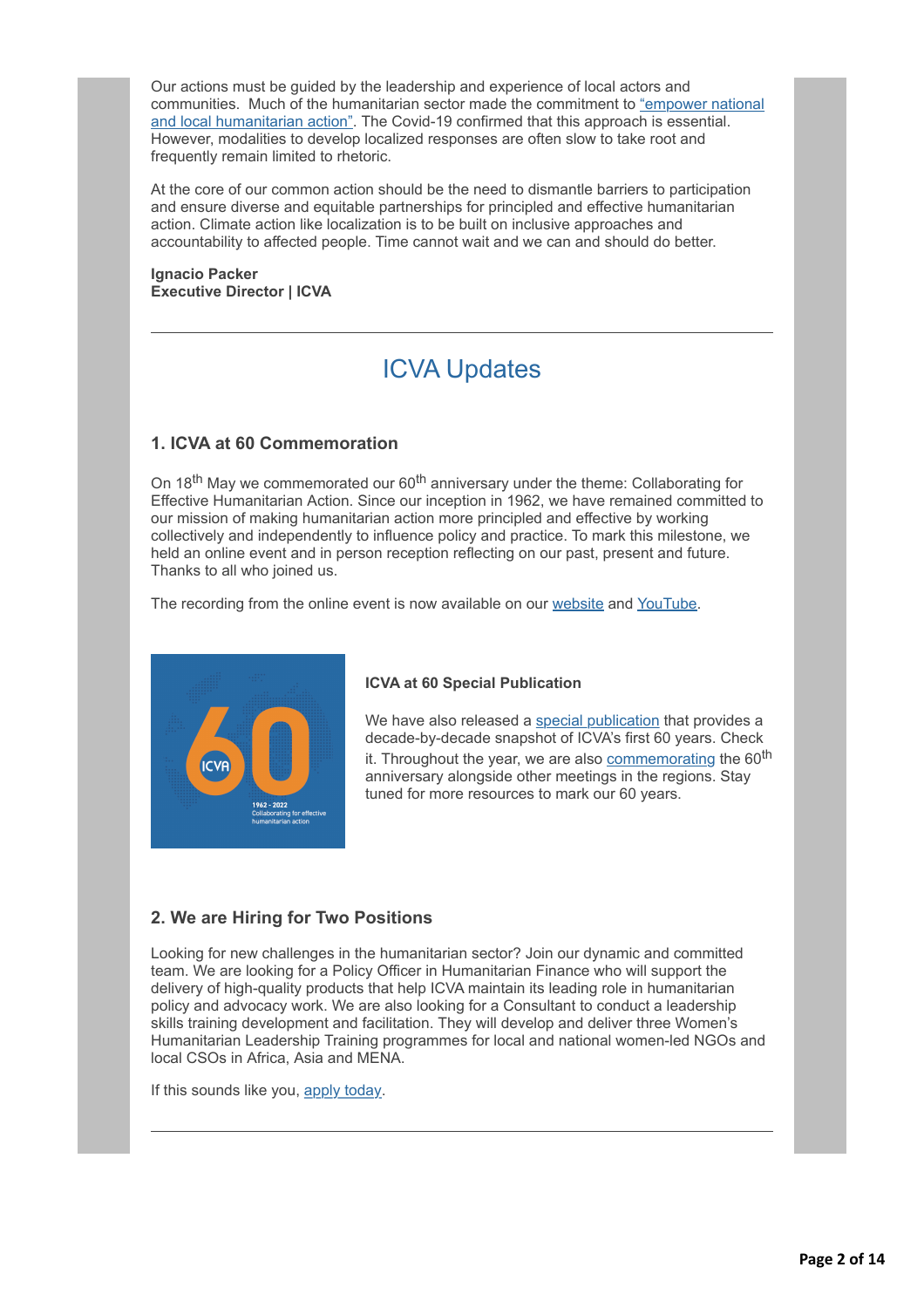## **3. UNHCR Global Consultations with NGOs: 7-10 June**

This month, NGOs and UNHCR have been preparing for the [2022 Global Consultations](http://icvanetwork.org/civicrm/?civiwp=CiviCRM&q=civicrm/mailing/url&u=19228&qid=1033019) on "**Localization and Climate Action**" so that participants exchange – in-person and online – to respond to related challenges and explore how partnerships can bring a value-added. Preparations were based on efforts from two specific Working Groups set-up earlier this year, including both NGOs and UNHCR. A main outcome of those consultations will be a set of recommendations focusing on the specific themes addressed in each session of the Consultations. Those joint recommendations will then be presented at the 73<sup>rd</sup> UNHCR's Executive Committee, next October, as part of a report on the Consultations. Further information will follow.

## **4. Third Country Solutions for Refugees**

In May, ICVA engaged with the various preparatory meetings aiming to prepare for the 2022 Annual Tripartite Consultations on Resettlement (ATCR), which will take place in Geneva from 20 to 22 June. This year, the ATCR is chaired by the Government of the United States and co-chaired by Refugee Council USA (RCUSA). The overarching theme for the ATCR 2022 is "Reemerging and Building Globally".

ICVA also contributed, through comments, to the development of the "Third Country Solutions for Refugees: Roadmap 2030", which will be presented at ATCR as a successor process to the Three-Year Strategy on Resettlement and Complementary Pathways (2019- 2021).

• For more information, please contact: [jerome.elie@icvanetwork.org](http://icvanetwork.org/civicrm/?civiwp=CiviCRM&q=civicrm/mailing/url&u=19229&qid=1033019) and [loise.dairocheteau@icvanetwork.org](http://icvanetwork.org/civicrm/?civiwp=CiviCRM&q=civicrm/mailing/url&u=19230&qid=1033019)

## **5. Migrants in Vulnerable Situations**



#### **International Migration Review Forum (IMRF)**

The first IMRF took place at the United Nations Headquarters in New York on 17-20 May 2022 and was attended by Member States, Observers, UN system representatives, as well as stakeholder groups. Key objective was to review the progress made at the local, national, regional and global levels in implementing the Global Compact for Safe, Orderly and Regular Migration (GCM). Hosted by the President of the UN General Assembly (PGA), the IMRF consisted of four interactive multi-stakeholder round tables, a policy dialogue, and a plenary and resulted in an intergovernmental agreed [Progress Declaration](http://icvanetwork.org/civicrm/?civiwp=CiviCRM&q=civicrm/mailing/url&u=19231&qid=1033019). An informal interactive multistakeholder hearing, hosted by the PGA, took place 16 May before the Forum.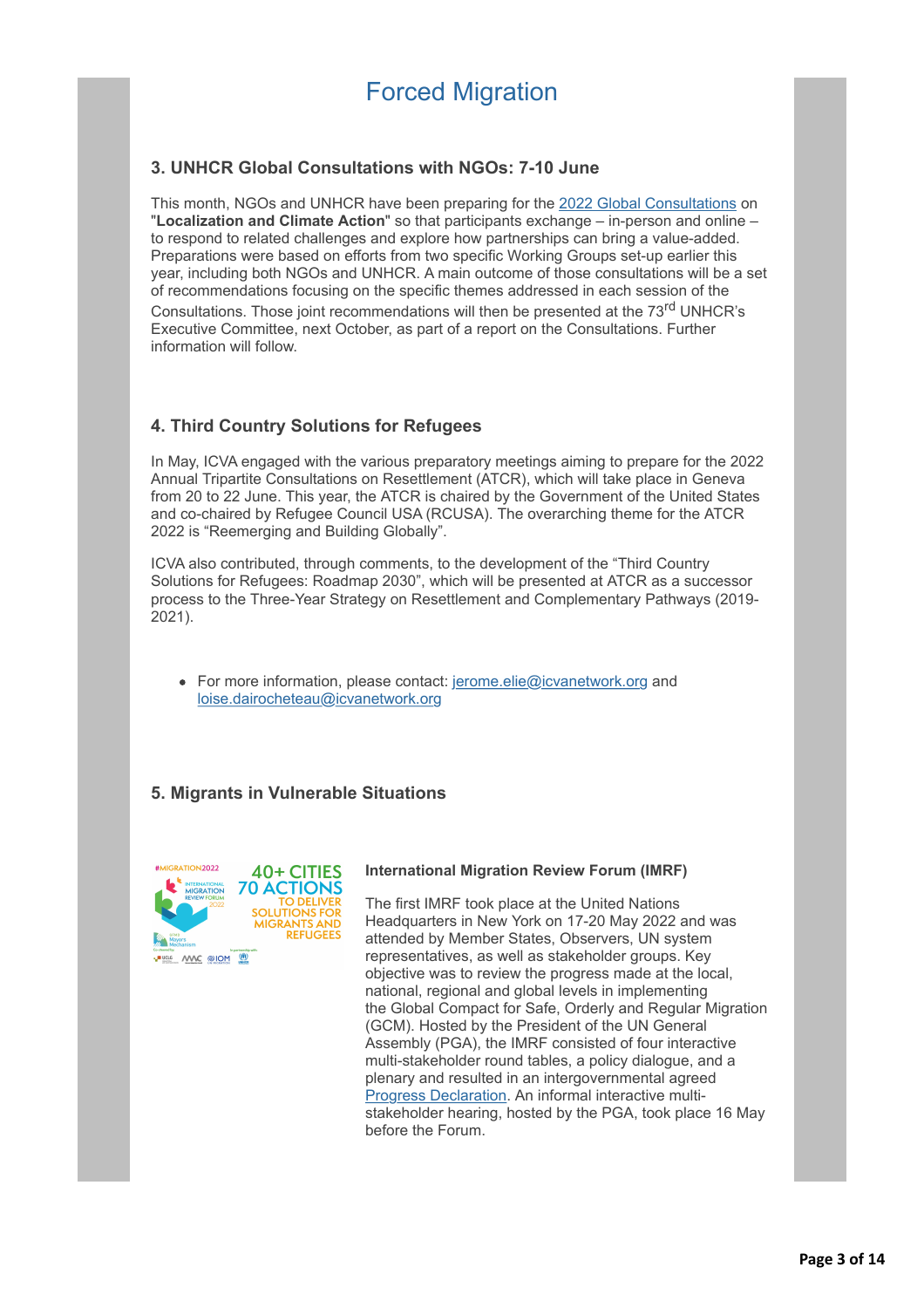Despite the large engagement of civil society and migrants' representatives in this process, the space given to their voices during the IMRF remained limited. Regarding the Progress Declaration, civil society welcomed some specific language, such as on racism, wage theft, and regularization. However, concerns were also expressed on language included on detention of migrant children, the agency of migrant women, and the protection for migrant workers under international labour standards, which were considered by many as a step back from the initial ambitions of the GCM.

# **Financing**

## **6. Grand Bargain**

The 2022 Grand Bargain Annual Meeting will take place on 30 June and 1 July in Geneva. This year's meeting will include both a full-day Sherpa-level engagement on the 30th and a virtual meeting for Principals on the 1st. The Facilitation Group is currently finalising the agenda for the meeting which will be shared by the Secretariat in early June. ICVA and NEAR will host at least one NGO constituency call to prepare for the meeting in mid-June and those signatories registered as NGO contacts will receive an email invite to join.

New updates are also now available on the [Grand Bargain website](http://icvanetwork.org/civicrm/?civiwp=CiviCRM&q=civicrm/mailing/url&u=19232&qid=1033019). These include feedback from Facilitation Group members following the May Sherpa retreat in Berlin, results of the 2021 self-reporting exercise, and updates on the new National Reference Groups. For more information on ICVA's role in the Grand Bargain or questions on the preparation for the Annual Meeting, contact [jeremy.rempel@icvanetwork.org.](http://icvanetwork.org/civicrm/?civiwp=CiviCRM&q=civicrm/mailing/url&u=19233&qid=1033019)

### **7. Pooled Funds**

The Pooled Fund Working Group will hold a face-to-face meeting on 21 June in New York. In addition to this update meeting, ICVA is following up on several ongoing areas of interest with the OCHA Country Based Pooled Funds:

- Rapid expansion of the Ukraine fund and implications for local partners.
- Status of the Afghanistan fund, including funding allocation split between UN and NGO partners.
- Development of the Regionally hosted Pooled Fund model in West and Central Africa.

We will include a focus on these topics under the ICVA Humanitarian Finance Working Group. For those with a specific interest in supporting follow-up on the listed CBPF topics, please contact [jeremy.rempel@icvanetwork.org](http://icvanetwork.org/civicrm/?civiwp=CiviCRM&q=civicrm/mailing/url&u=19233&qid=1033019).

## **8. Cascading of Overheads Policy Work**

Initiated under the previous IASC Results Group 5, work led by UNICEF and OXFAM with the support of Development Initiatives is ongoing to map current practices and recommend options for moving forward regarding how overheads (indirect costs) are covered in partnership agreements. The intent behind this work is to improve consistency in how overheads are covered, including for local and national partners. A report from Development Initiatives will be available before July.

Over the coming months, ICVA will continue to coordinate with NGO and UN colleagues to promote improvements to approach and guidance on overheads within the IASC structure and bilaterally with UN agencies and donors. Overheads and indirect cost coverage will continue on the agenda of the ICVA Humanitarian Finance Working Group.

• For more information, contact [jeremy.rempel@icvanetwork.org](http://icvanetwork.org/civicrm/?civiwp=CiviCRM&q=civicrm/mailing/url&u=19233&qid=1033019).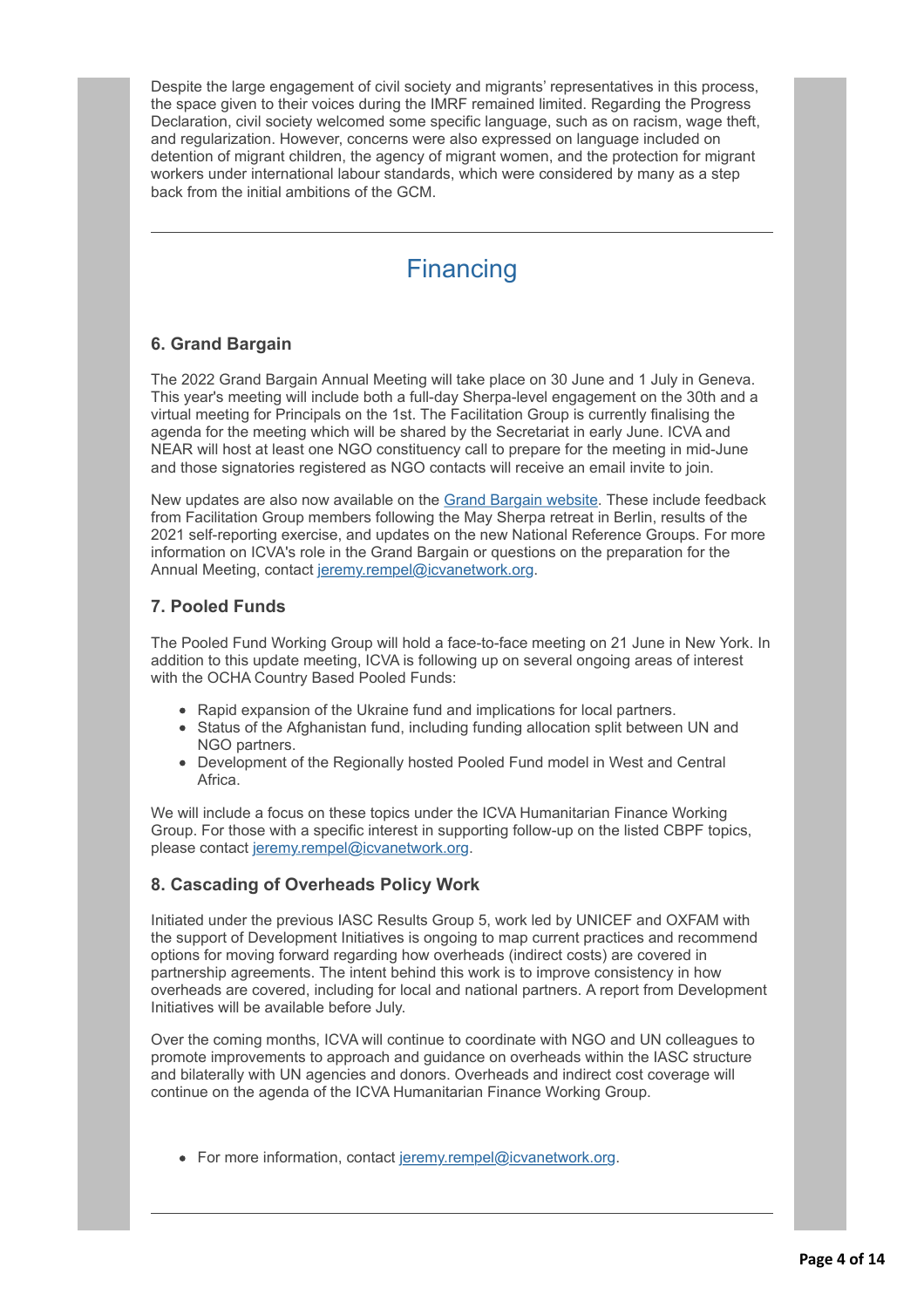# Coordination

## **9. Inter-Agency Standing Committee (IASC)**

#### **The IASC Principals**

ICVA's Executive Director and Board Chair joined the IASC Principals for a face-to-face meeting on 16 May. A Principals-only session focused on the situations in Ukraine, Afghanistan, Myanmar, the Horn of Africa and the Sahel regions, while the following session discussed thematic topics of humanitarian diplomacy, PSEA and the global impacts of the Ukraine crisis. A number of action points to strengthen collective advocacy, policy implementation, analysis, and forward planning were agreed. As follow up, the IASC [Principals endorsed the IASC Vision and Strategy for Protection from Sexual Exploitation](http://icvanetwork.org/civicrm/?civiwp=CiviCRM&q=civicrm/mailing/url&u=19234&qid=1033019) and Abuse and Sexual Harassment (2022-2026).

#### **Emergency Directors Group (EDG)**

The EDG met to discuss the ongoing humanitarian situation in Ethiopia and agreed to recommend an extension of the Scale Up activation for an additional six months, including to expand the coverage of the activation to include other regions as required due to increasing needs. This recommendation was then endorsed by the IASC Principals, noting the need for strengthening of capacity and channeling of resources in other prioritized locations in Ethiopia in view of the drought and complex access and protection issues in other parts of the country.

#### **ICVA Member representation on the IASC Operational Policy and Advocacy Group (OPAG)**

Over the past 2.5 years, ICVA has supported increased representation of local and national NGOs to contribute directly to the work of the OPAG. We have greatly appreciated the support in representing ICVA in OPAG through our members: Rezaul K Chowdhury from COAST Foundation (Bangladesh), Mary Pack from International Medical Corps (USA), Fiona Gall and Lisa Piper from ACBAR (Afghanistan), and Azmat Khan from Foundation for Rural Development (Pakistan). With their experience and knowledge, they provided constructive feedback to subjects discussed at the OPAG and improved many of the documents endorsed, particularly in pointing out what was working well on the ground, but also the gaps and the challenges, and proposing concrete solutions to address them.

In line with ICVA representation policy, the call for expressions of interest to rotate the OPAG member representation was shared recently. Among the different excellent applications received, we have now selected as new ICVA representatives to OPAG the following colleagues:

- 1. Nimo Hassan, Director of the NGO Consortium, Somalia
- 2. Jose Lois Berreiro Garcia, Coordinator, NGO Humanitarian Forum, Colombia
- 3. Jameel Abdo, CEO, Tamdeen Youth Foundation, Yemen
- 4. Kirk Prichard, Vice President of Programs, Concern Worldwide, USA

We look forward to working with these colleagues to continue to support and improve the work of the OPAG and ensure that the policy and guidance developed in this forum maintains its relevance to NGOs working in operational settings worldwide.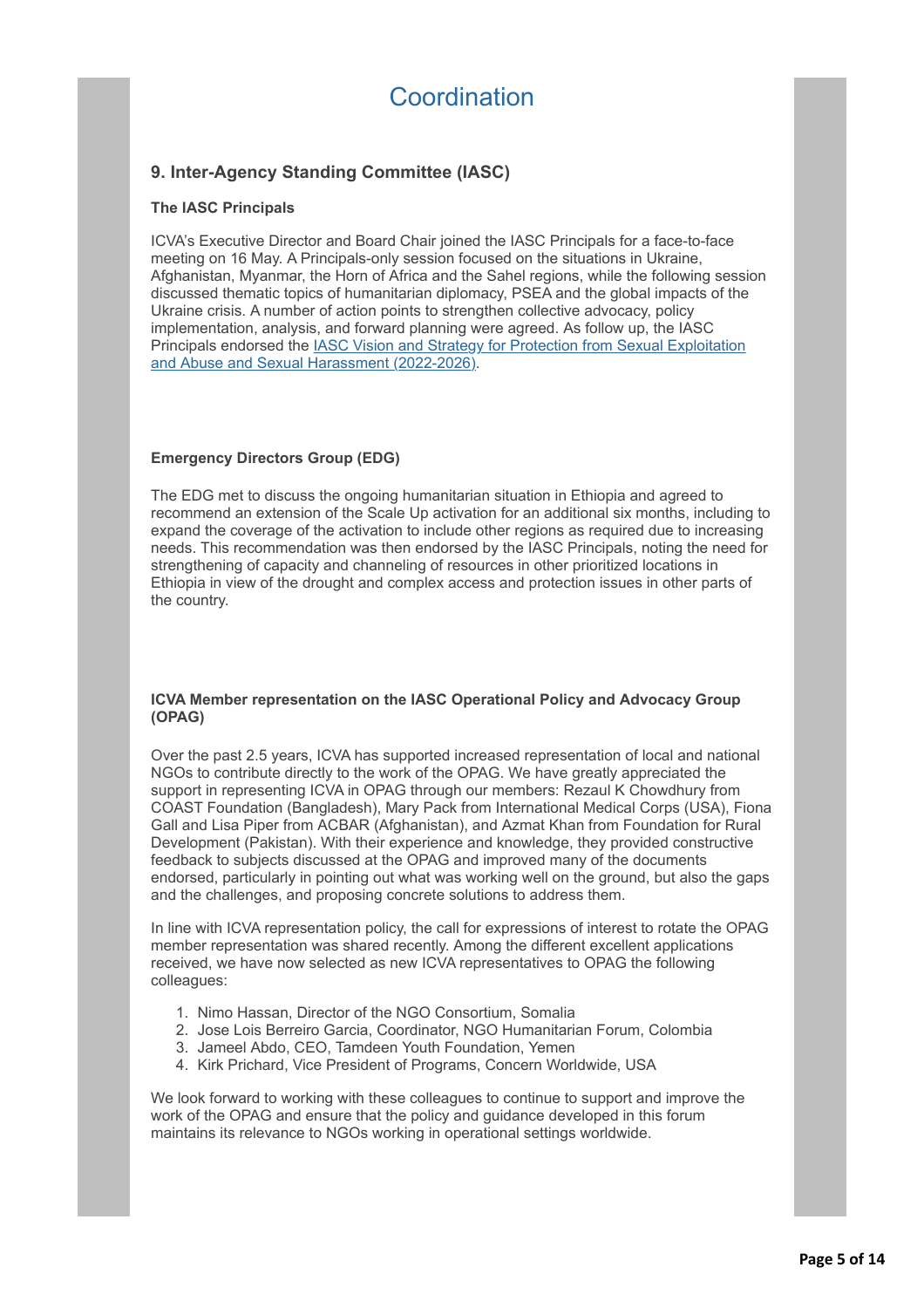## **10. Accountability to Affected People (AAP)**

As part of its ongoing work to strengthen AAP within humanitarian programming, the IASC system has begun field testing a new AAP Collective Framework as a means to operationalize a renewed commitment from humanitarian leadership, and to harmonize incountry practices. The IASC Secretariat and ICVA commissioned research by a consultancy team comprising of graduate students from the Department of International Development at the London School of Economics and Political Science. This research examines the role of NGOs in the implementation of collective approaches to AAP, drawing on a review of literature and lessons learned during field testing of the Framework in the North-West Syria [Response. We are pleased to share the final report for this research project Accountability to](http://icvanetwork.org/civicrm/?civiwp=CiviCRM&q=civicrm/mailing/url&u=19235&qid=1033019) Affected People Assessing NGO engagement with the Collective AAP Framework. By providing both broad and contextual good practices to improve the rollout of in-country workshops and Framework development, we hope this research will support the further testing and rollout of the AAP Framework in other humanitarian settings.

• For more information, contact [eileen.morrow@icvanetwork.org.](http://icvanetwork.org/civicrm/?civiwp=CiviCRM&q=civicrm/mailing/url&u=19236&qid=1033019)

# Transforming our Network

## **11. Champion Principled Humanitarian Action**

#### **Civic Space**

[Within the framework of the Solidarity Action Network \(SANE\), a guidance "](http://icvanetwork.org/civicrm/?civiwp=CiviCRM&q=civicrm/mailing/url&u=19237&qid=1033019)*Navigating cybersecurity: Guidance for (I)CSO professionals"* has been developed to help civil society actors better respond to cybersecurity challenges and digital threats. The guidance provides steps to better protect your organisation online, as well as relevant resources and initiatives.

• For more information see ICVA's [Civil Society Space](http://icvanetwork.org/civicrm/?civiwp=CiviCRM&q=civicrm/mailing/url&u=19238&qid=1033019) webpage or contact: [nishanie.jayamaha@icvanetwork.org.](http://icvanetwork.org/civicrm/?civiwp=CiviCRM&q=civicrm/mailing/url&u=19239&qid=1033019)

## **12. Address Impact of Climate Change on Humanitarian Action**



Risk-informed **Early Action** Partnership

#### **ICVA Joins Risk-informed Early Action Partnership (REAP)**

Through this partnership ICVA members have access to a global network of expertise to support their work across the full value chain of Early Warning Early Action interventions. The partnership will enable and facilitate the exchange of knowledge and solutions and fosters greater collaboration, including new partnerships, by bringing together the capacities and unique capabilities of the climate, development, hydrometeorological and humanitarian communities.

[REAP](http://icvanetwork.org/civicrm/?civiwp=CiviCRM&q=civicrm/mailing/url&u=19240&qid=1033019) represent donor and climate-vulnerable countries, UN and other major international organisations, civil society, and the private sector. Please contact Nishanie Jayamaha, ICVA's Learning and Climate Change Programme Coordinator via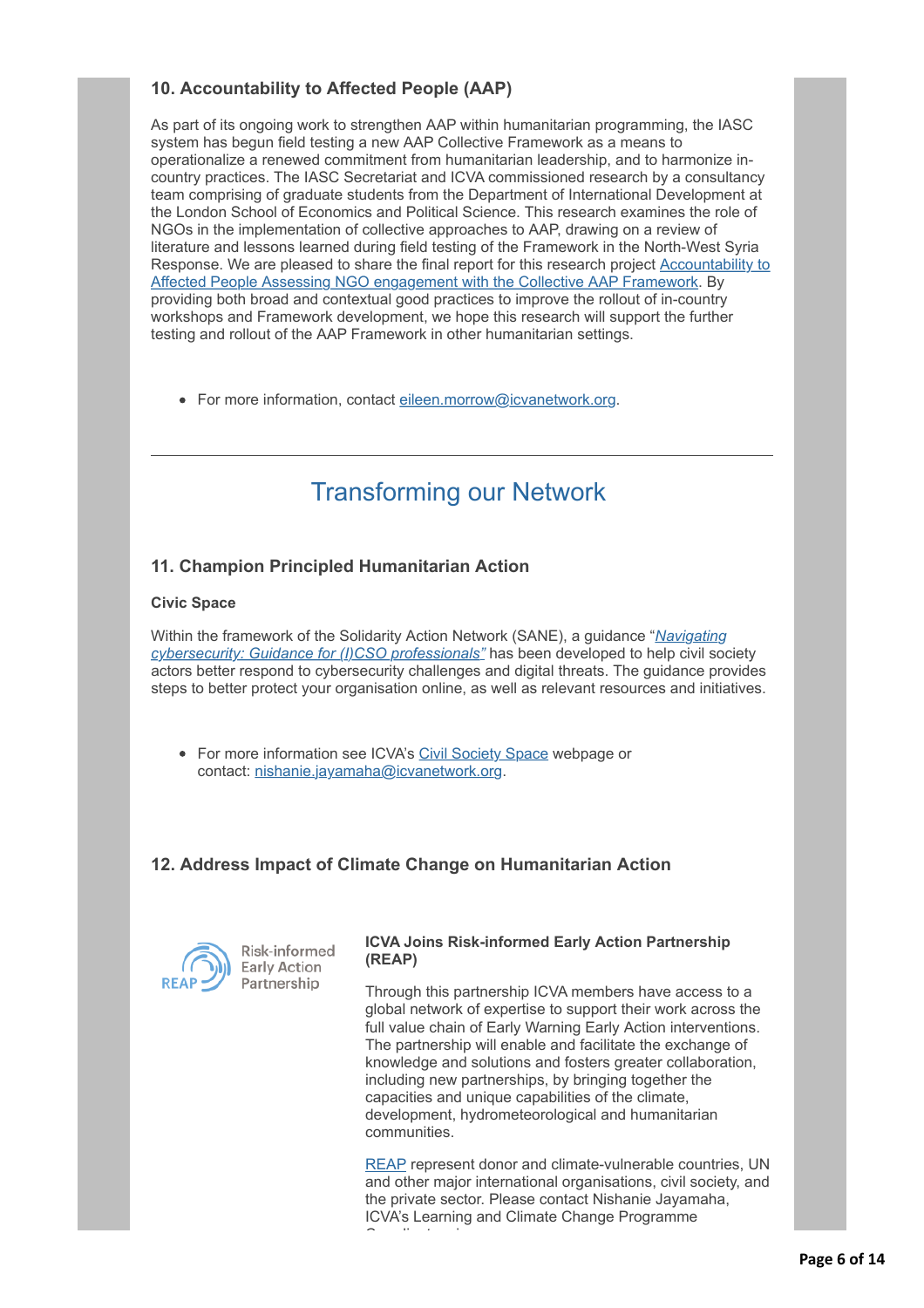Coordinator via email [nishanie.jayamaha@icvanetwork.org](http://icvanetwork.org/civicrm/?civiwp=CiviCRM&q=civicrm/mailing/url&u=19241&qid=1033019) on how you can engage with REAP.

**Save the Date: Webinar on The Road to COP27: Strengthening humanitarian perspectives on 30 June from 10:00 –12:00 CEST**



ICVA and PHAP are organizing the 6<sup>th</sup> session of the Learning Series on Climate Change [and Humanitarian Action with a focus on Commitment #6 of the Climate and](http://icvanetwork.org/civicrm/?civiwp=CiviCRM&q=civicrm/mailing/url&u=18024&qid=978229) Environment Charter for Humanitarian Organisations that calls on organisations to use their influence to mobilise urgent and more ambitious climate and environment action.

It aims to:

- Raise awareness on the UNFCC process, the importance of this years' COP27 and how it links to humanitarian action
- Discuss why humanitarian organizations need to engage to bring in humanitarian perspectives on the topic of Loss and Damage, among others, in the lead-up to COP27
- Highlight the modalities and strategies for humanitarian NGOs to engage in the preparatory work for COP27 and beyond

We will have the Norwegian Refugee Council, Practical Action and other speakers who will [share their perspectives on the topic. Keep an eye on ICVA's Learning Stream on Climate](http://icvanetwork.org/civicrm/?civiwp=CiviCRM&q=civicrm/mailing/url&u=19242&qid=1033019) Change and Humanitarian Action page for more information.

For more information visit ICVA's [Climate and Environment webpage,](http://icvanetwork.org/civicrm/?civiwp=CiviCRM&q=civicrm/mailing/url&u=19242&qid=1033019) or [contact:nishanie.jayamaha@icvanetwork.org](http://icvanetwork.org/civicrm/?civiwp=CiviCRM&q=civicrm/mailing/url&u=19244&qid=1033019)

### **13. Be Globally Distributed and Locally Rooted**

#### **Localization**

The first meeting for the IASC Localization Task Force (TF) 5 was held in May and the three co-chairs from Titi Foundation, NEAR Network and UNICEF had a chance to meet with the TF members. During the meeting the co-chairs presented the TF priorities: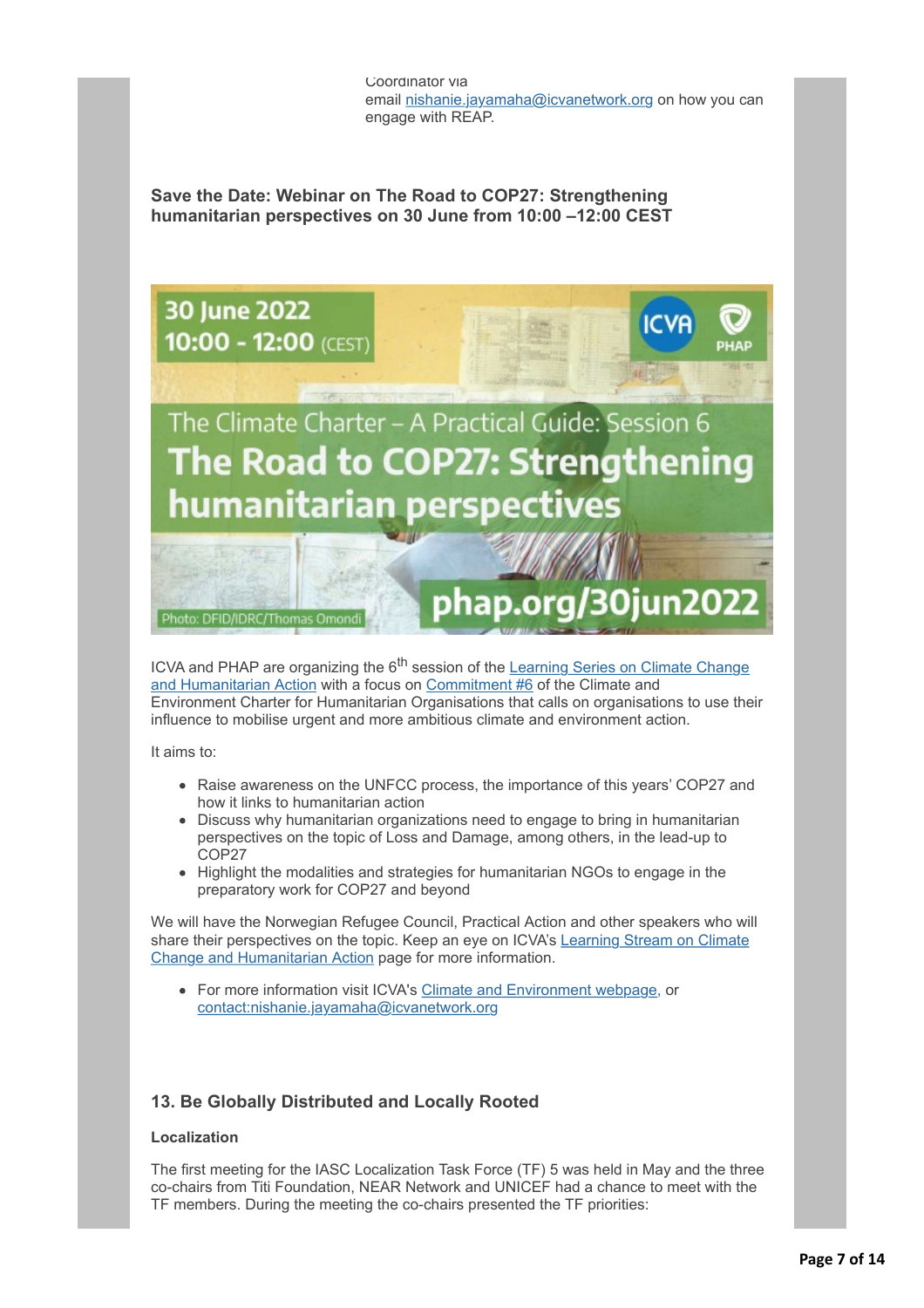- 1. **Strengthen the engagement and leadership of local and national actors in humanitarian coordination mechanism and humanitarian response by**: Operationalizing the IASC guidance on the engagement and leadership of local actors in humanitarian coordination including by: (i) setting targets for the engagement of local actors in humanitarian coordination structures, (ii) reporting annually on progress made in the meaningful engagement of local actors in coordination structures (including reporting on progress against agreed targets), and (iii) compiling good practice on the participation, representation and leadership of local actors in coordination mechanisms, including women-led organizations and approaches to involve affected populations in humanitarian response.
- 2. **Capacity sharing:** Agree on minimum standards/arrangements to strengthen the sharing of capacity between international actors and local NGOs.
- 3. **Resourcing:** Supporting efforts to increase and channel more direct funds to local NGOs including by: (i) setting targets for funds to be channeled directly to local NGOs, (ii) reporting annually on progress in getting funds to local NGOs, and (iii) stepping up advocacy with donors, UN agencies and INGOs on increasing direct funding to local partners.
- For any further information about the members from local and international actors and about the priorities, please contact [eman.ismail@icvanetwork.org.](http://icvanetwork.org/civicrm/?civiwp=CiviCRM&q=civicrm/mailing/url&u=19245&qid=1033019)

### **14. Be Diverse, Inclusive and Live our Values**

#### **Child Rights**

**UNICEF-NGO Consultations for the Development of UNICEF's Guidance Note on Institutional Capacity for Local Actors, 24-26 May 2022, Nairobi, Kenya**

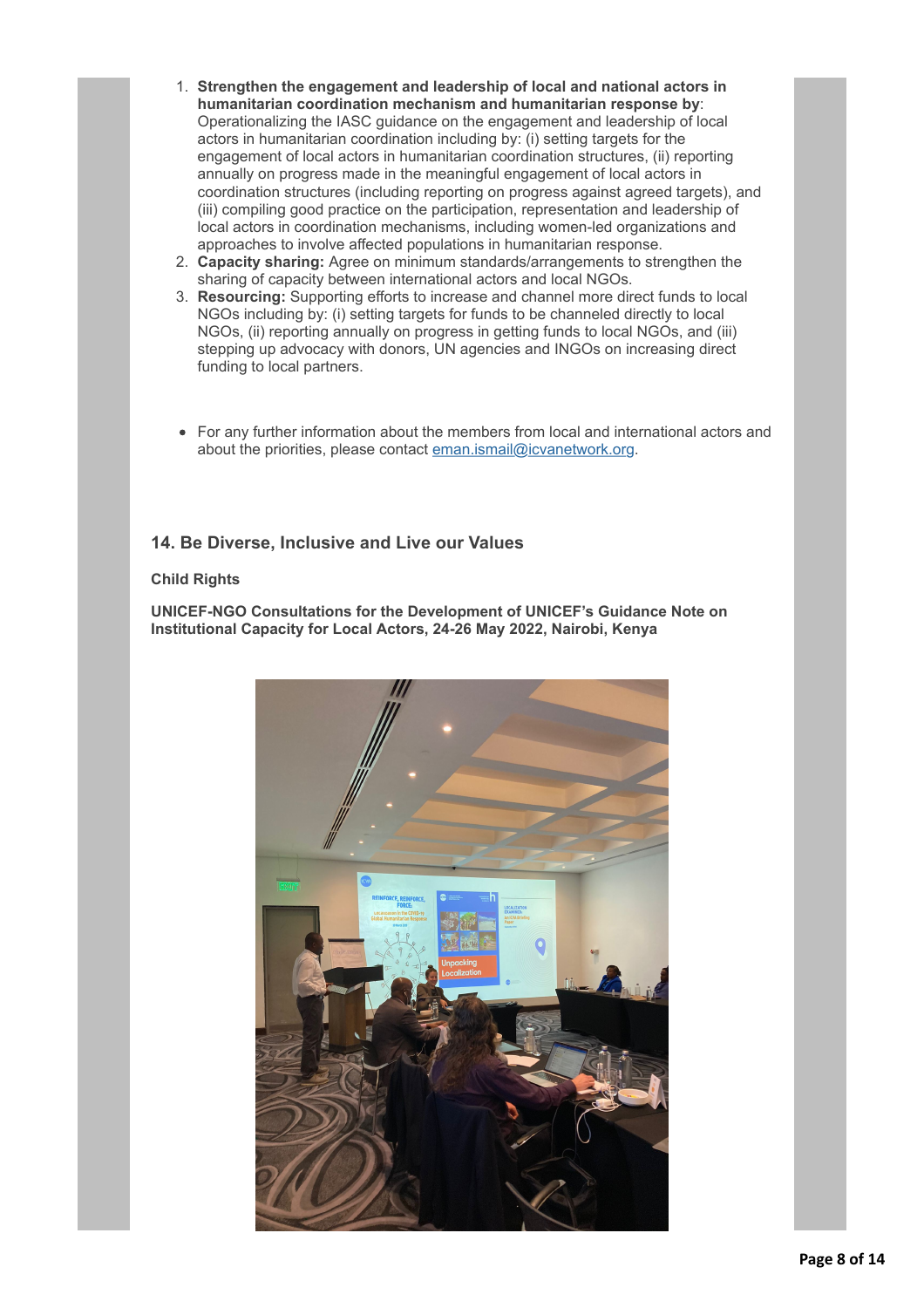Co-organized by UNICEF and ICVA, the consultations took a deep dive into the recently developed guidance note and gathered input and feedback from local partners to inform the revision and finalization of the document. This process, comprised of a two-day workshop and a one-day consultation, including discussions on the overall purpose of the guidance note and currently available institutional capacity assessment tools, institutional capacity strengthening in partnerships and localization issues. UNICEF's guidance note will be rolled out shortly.

#### **Safeguarding**

#### **Call for Applications for the 2022 PSEA Outreach and Communication Fund by 30 June 2022**

UNHCR and ICVA are proud to announce the launch of the third round of the Interagency Community Outreach and Communication Fund on Protection from Sexual Exploitation and Abuse (PSEA). Since 2020, we have supported a total of 34 projects, 19 in 2020 and 15 in 2021. You can access the online Application Form for PSEA Fund [here,](http://icvanetwork.org/civicrm/?civiwp=CiviCRM&q=civicrm/mailing/url&u=19175&qid=1026106) available in English, French and Spanish. In order to change the application form into your preferred language, open the form and choose the language from the drop-down menu located on the upper right hand-side. The selection of grantees will be carried by a steering group of experts from NGOs and UN agencies.

• For more information, contact [alon.plato@icvanetwork.org.](http://icvanetwork.org/civicrm/?civiwp=CiviCRM&q=civicrm/mailing/url&u=19246&qid=1033019)

# Region Specific

### **15. Africa**

#### **Peer 2 Peer Mission in Burkina Faso**

ICVA with NRC, ICVA member, are currently participating in the IASC Peer 2 Peer Mission in Burkina Faso. Key objective of the mission is to support the HCT on response performance and identify corrective actions to improve the delivery of humanitarian assistance. The mission team is therefore working and travelling intensely in the country to ensure that the largest number of key informants is reached and consulted. A report from this mission will be shared in future and we remain available to debrief members on the same.

**COTER**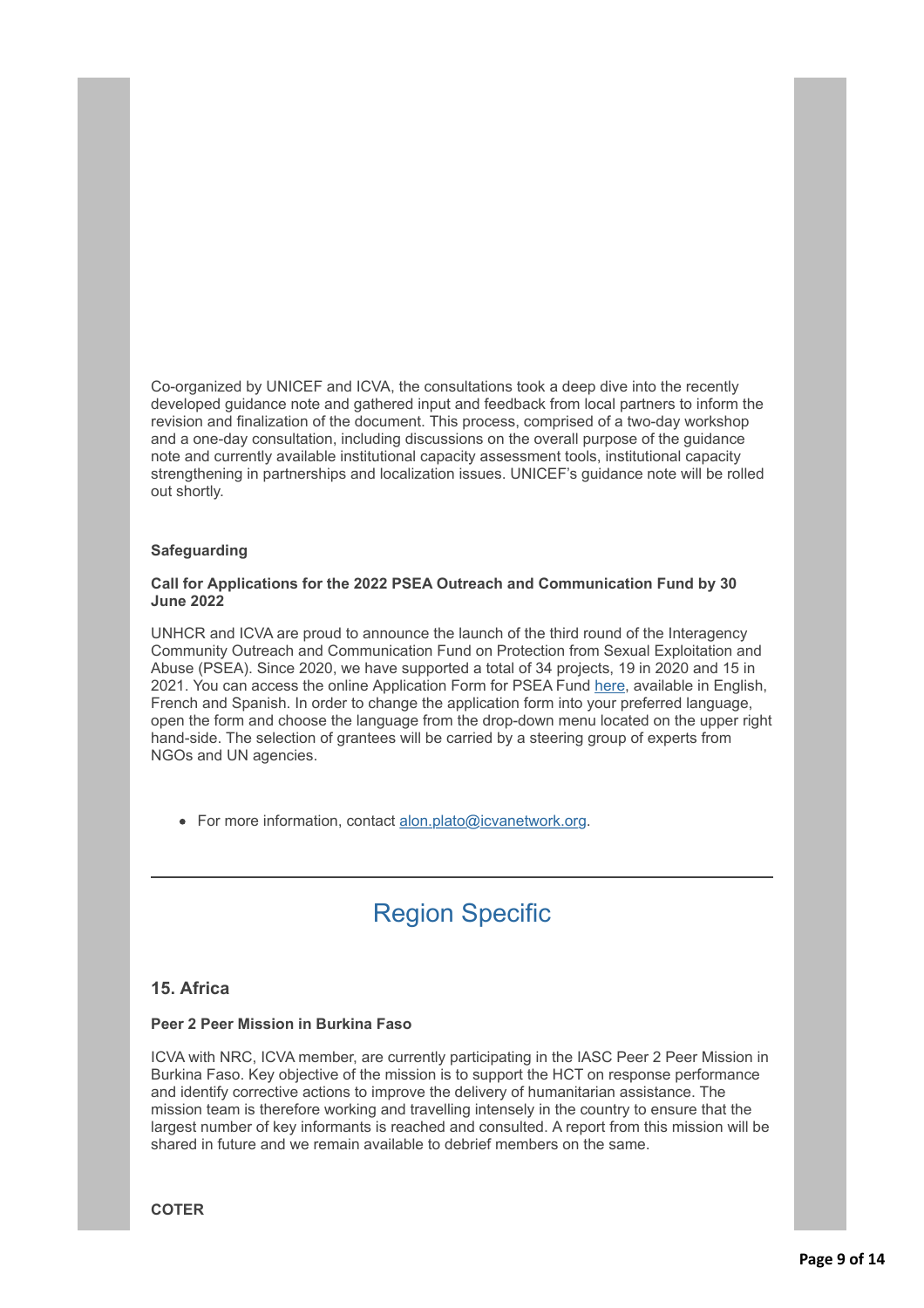ICVA team in Africa hosted a consultation session with members on the IASC counter terrorism guidelines on 7 June. The objective was to underline specific aspects pertinent to the efficient and effective humanitarian operations in countries object of international sanctions.

#### **FORA Support**

The NGOs fora support program is running regularly. Specific attention has been dedicated to the support of NGOs advocacy on the Horn of Africa Drought, the persisting challenges in the response in Ethiopia and to the situation in Sahel.

#### **African Union Summit**



Through ICVA's presence at the African Union Extraordinary Humanitarian Summit and Pledging Conference on 28-31 May in Malabo, Equatorial Guinea, participation of number of national NGOs (NNGOs)and CSOs was made possible. These organizations were drawn from various countries in the continent, and they engaged with various AU member states as well as representatives of Donor Governments. The NNGOs participated actively in several side events on climate change and the UN Secretary General's agenda on internal displacement. ICVA also co-organized a side event titled Localizing Humanitarian Aid in Africa. Some of the key messages from the summit include: African leaders, organisations and donors pledged to end humanitarian crises; and leaders promised to increase efforts against unconstitutional changes of government, terrorism and foreign mercenaries that negatively impact the peace, security, sovereignty and territorial integrity of African states. A Declaration of the Extraordinary Summit on Terrorism and Unconstitutional Changes will be made available to the public soon.

#### **UNDP and Humanitarian Actors**

A first open dialogue on stabilization at regional level between UNDP and humanitarian actors took place on 12 May. The meeting reinforced mutual understanding of each sector's way of doing and principles and looked at ways to reinforce coordination between actions in the field to strengthen response. Another meeting will be held in the coming weeks.

#### **West and Central Africa Representation**

A successful handover was done to Adeline Benita who now assumes the position of ICVA West and Central Africa Representation. She can be reached at: [adeline.benita@icvanetwork.org.](http://icvanetwork.org/civicrm/?civiwp=CiviCRM&q=civicrm/mailing/url&u=19247&qid=1033019)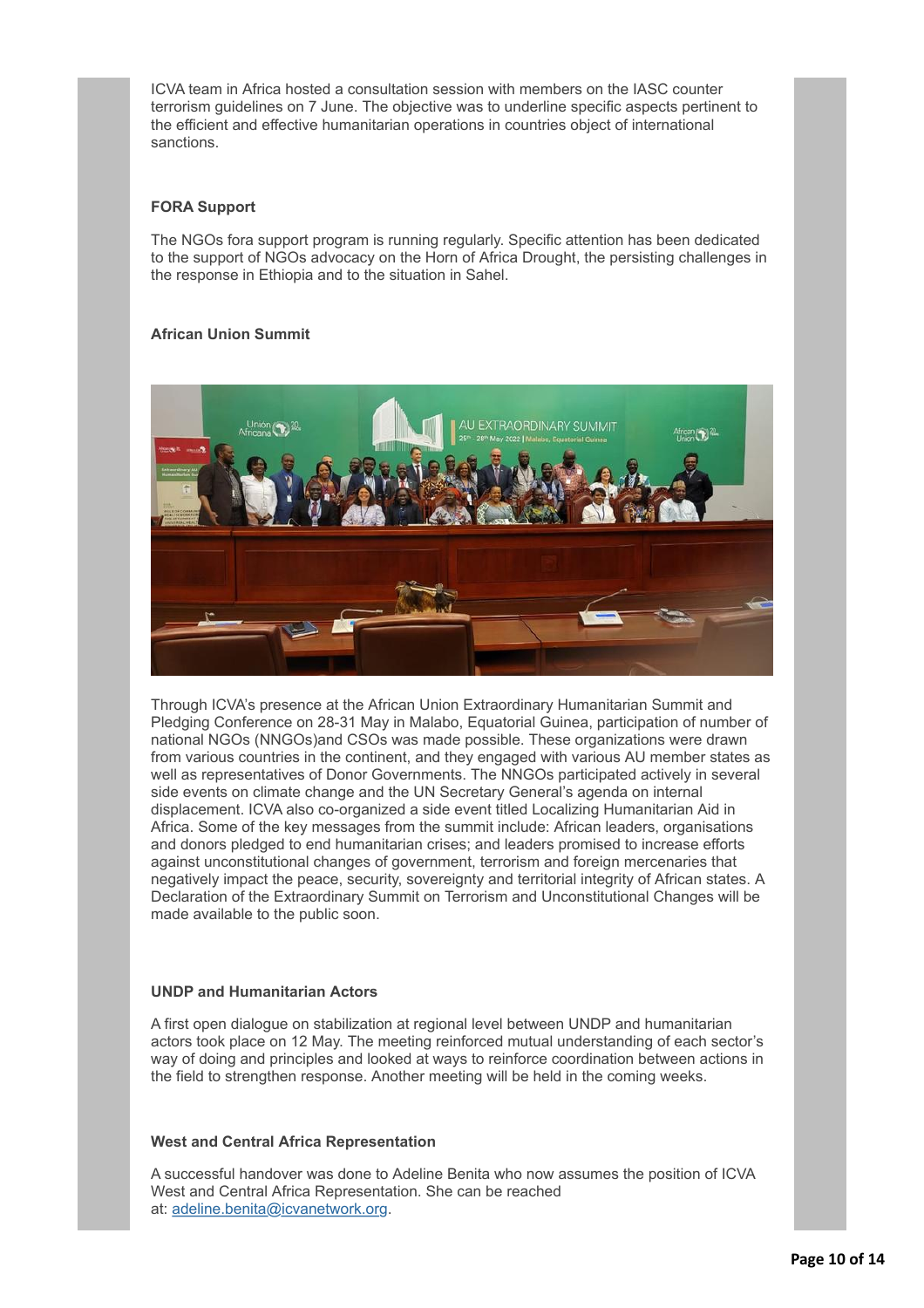• For more information or to be included in the ICVA Africa Working Group List, please connect with [marco.rotelli@icvanetwork.org](http://icvanetwork.org/civicrm/?civiwp=CiviCRM&q=civicrm/mailing/url&u=19248&qid=1033019) or [addis.tesfa@icvanetwork.org.](http://icvanetwork.org/civicrm/?civiwp=CiviCRM&q=civicrm/mailing/url&u=19249&qid=1033019)

### **16. Asia and the Pacific**

#### **Workshop with Overseas Chinese NGOs: Humanitarian Coordination in Humanitarian Ecosystem**

On 11 May 2022, Amity Foundation, China, in collaboration with ICVA organized a workshop to support increased understanding of the humanitarian architecture and coordination mechanisms in place at various levels that can support Chinese NGOs operating at international level. Participants from Chinese NGOs showcased deep interest in the continuation of humanitarian intervention in the region and globally. Case studies were presented on complex and context specific humanitarian coordination in emergencies. This engagement is part of an ongoing partnership between ICVA and Chinese NGOs to support principled, effective humanitarian engagement by diverse actors. The event builds on previous joint activities such as International Humanitarian Response Workshop: Experience [and Innovation from Chinese Civil Society and the analysis piece on Chinese Aid, Positive](http://icvanetwork.org/civicrm/?civiwp=CiviCRM&q=civicrm/mailing/url&u=19250&qid=1033019) Disruption? China's Humanitarian Aid.

#### **Coordinating Regional Advocacy to Address Rohingya Displacement and Humanitarian and Peacebuilding Challenges in Myanmar**

The Asia Pacific Refugee Rights Network, ICVA and PRRiA co-organized a two-day virtual workshop on 11 and 17 May to discuss ways of strengthening collective regional advocacy in coordinated regional responses to protracted Rohingya displacement and humanitarian access and peacebuilding in Myanmar. The workshop supported the regional actors to have improved awareness of stakeholders in advocacy at regional and national level; mapping and identification of advocacy initiatives and opportunities for collective regional advocacy.

#### **The Safeguarding Resource and Support Hub South Asia Online Hub Launch**

The Safeguarding Resource and Support Hub [South Asia website](http://icvanetwork.org/civicrm/?civiwp=CiviCRM&q=civicrm/mailing/url&u=19251&qid=1033019) is now available in English and it targets civil society organizations (CSOs) in Pakistan and Bangladesh. Explore the resources and free safeguarding capacity building activities, such as webinars, online trainings and document review. Subscribe [here](http://icvanetwork.org/civicrm/?civiwp=CiviCRM&q=civicrm/mailing/url&u=19252&qid=1033019) to receive latest information.

For more information about ICVA's work in Asia and Pacific, contact Keya Saha-Chaudhury, [keya.sahachaudhury@icvanetwork.org](http://icvanetwork.org/civicrm/?civiwp=CiviCRM&q=civicrm/mailing/url&u=19253&qid=1033019) or [asma.saleem@icvanetwork.org](http://icvanetwork.org/civicrm/?civiwp=CiviCRM&q=civicrm/mailing/url&u=19254&qid=1033019).

### **17. MENA**

#### **MENA Regional NGO Fora Exchange Workshop**

ICVA in MENA will be hosting a two-day regional NGO Fora Exchange Workshop in Amman, Jordan in June 2022. International and local NGO Networks will be invited to the meeting to foster links and enable the exchange of information, learning, interaction, coordination, and networking between the networks throughout the region. For more information, email [icvamena@icvanetwork.org](http://icvanetwork.org/civicrm/?civiwp=CiviCRM&q=civicrm/mailing/url&u=19255&qid=1033019).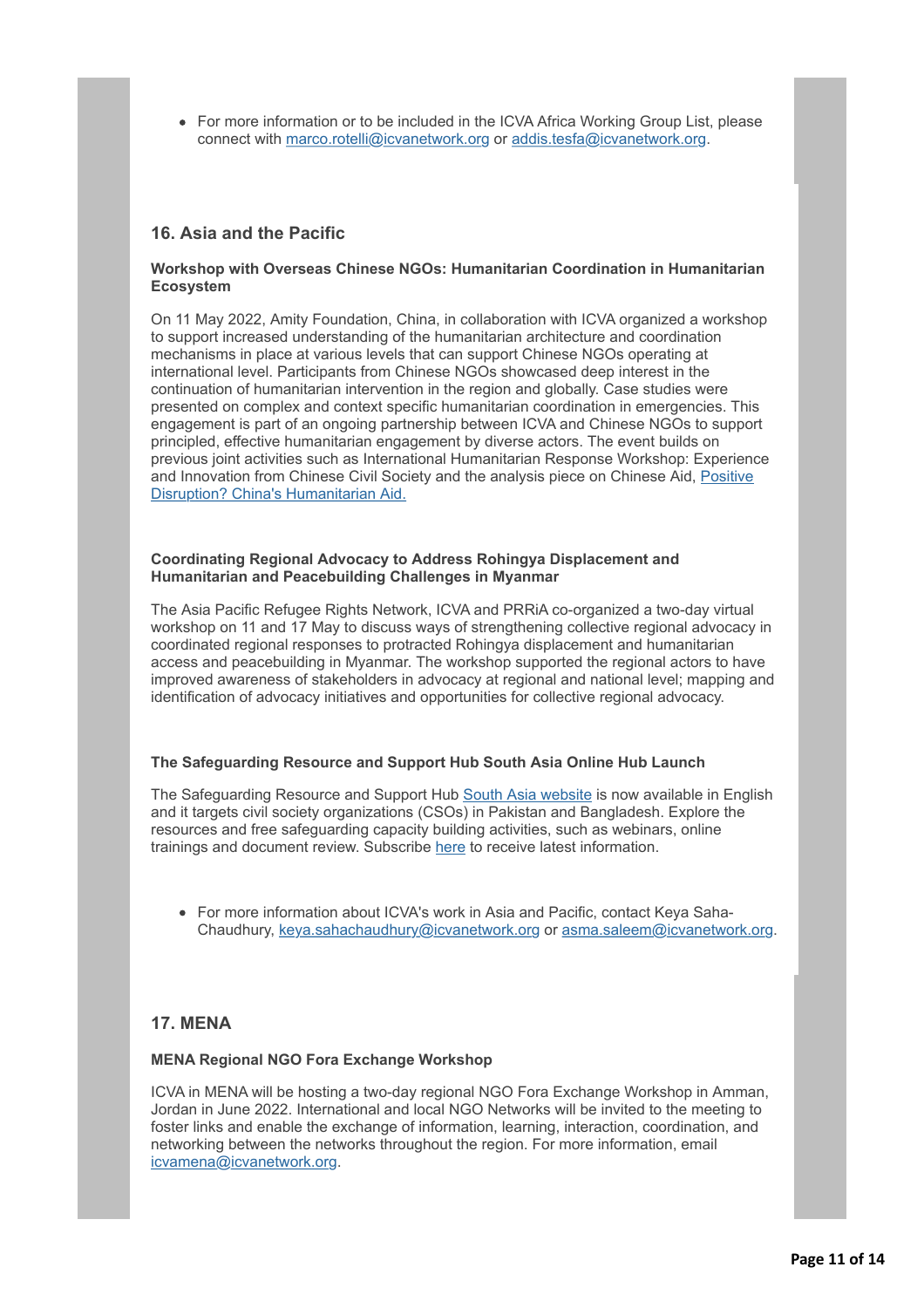#### **Harvard Negotiation Workshop**

In 30 – 31 May 2022 an onsite workshop took place in Amman, Jordan on humanitarian negotiation for local practitioners. ICVA Deputy Regional Representative joined the panel discussion and spoke about various approaches to humanitarian engagement, and the key role of local actors.

#### **Localization Consultation in Yemen**

The consultation with humanitarian actors in Yemen and data gathering is ongoing in order to articulate the localization baselining with an inclusive participation of local actors in all geographical areas, international actors, UN agencies and other key stakeholders. The main purpose is to support the role of local actors, advance their roles in the humanitarian response and provide clear recommendations and pragmatic steps to strengthening their roles.

#### **Brussels VI Conference**

The European Union chaired the sixth Brussels Conference on "Supporting the future of Syria and the region", which took place on 9 and 10 May 2022. The conference, which is the main pledging event for Syria and the region in 2022, succeeded in mobilizing aid to Syrians inside the country and in the neighbouring countries, through pledges totalling €6.4 billion for 2022 and beyond. This year's total pledges were higher than those of 2021 that totalled €5.3 billion.

On 5 May a side event organized by Lebanon Humanitarian and Development NGOs Forum and the Working Group for Persons Affected by the Syrian Crisis (PASC-WG) on "Localizing the response to the Syria crisis in Lebanon: towards complementarity, effectiveness, and accountability took place. ICVA deputy regional representative participated and spoke about localization in humanitarian leadership and opportunities and barriers of localization across the region.

• For more information or to be included in the ICVA MENA Mailing List, please connect with [eman.ismail@icvanetwork.org](http://icvanetwork.org/civicrm/?civiwp=CiviCRM&q=civicrm/mailing/url&u=19245&qid=1033019) or stephanie.vousef@icvanetwork.org.

# Learning Opportunities

#### **18. Building a Better Response (BBR) in Ukrainian and Polish and other languages**

In support of those responding to the Ukraine crisis, the BBR project is now making available two key modules of its [e-learning tool in Ukrainian and Polish](http://icvanetwork.org/civicrm/?civiwp=CiviCRM&q=civicrm/mailing/url&u=19257&qid=1033019): The Foundations of Humanitarian Action and International Law and Humanitarian Standards. Ukrainian translations of additional modules on the international humanitarian coordination system will be launched in the coming weeks. Further, the BBR e-learning is offered in Arabic, English, and French with users in 190 countries. E-learning course materials are also available in Russian and 12 other languages. Access more resources on their [website.](http://icvanetwork.org/civicrm/?civiwp=CiviCRM&q=civicrm/mailing/url&u=19258&qid=1033019)

#### **19. Negotiation Skills Training for Humanitarian Aid Workers**

The Clingendael Academy will be offering the above [training](http://icvanetwork.org/civicrm/?civiwp=CiviCRM&q=civicrm/mailing/url&u=19259&qid=1033019) on **9-11 August 2022** to enhance the negotiating capacity of humanitarian workers. Participants will be introduced to the negotiation theory to help in their daily humanitarian work.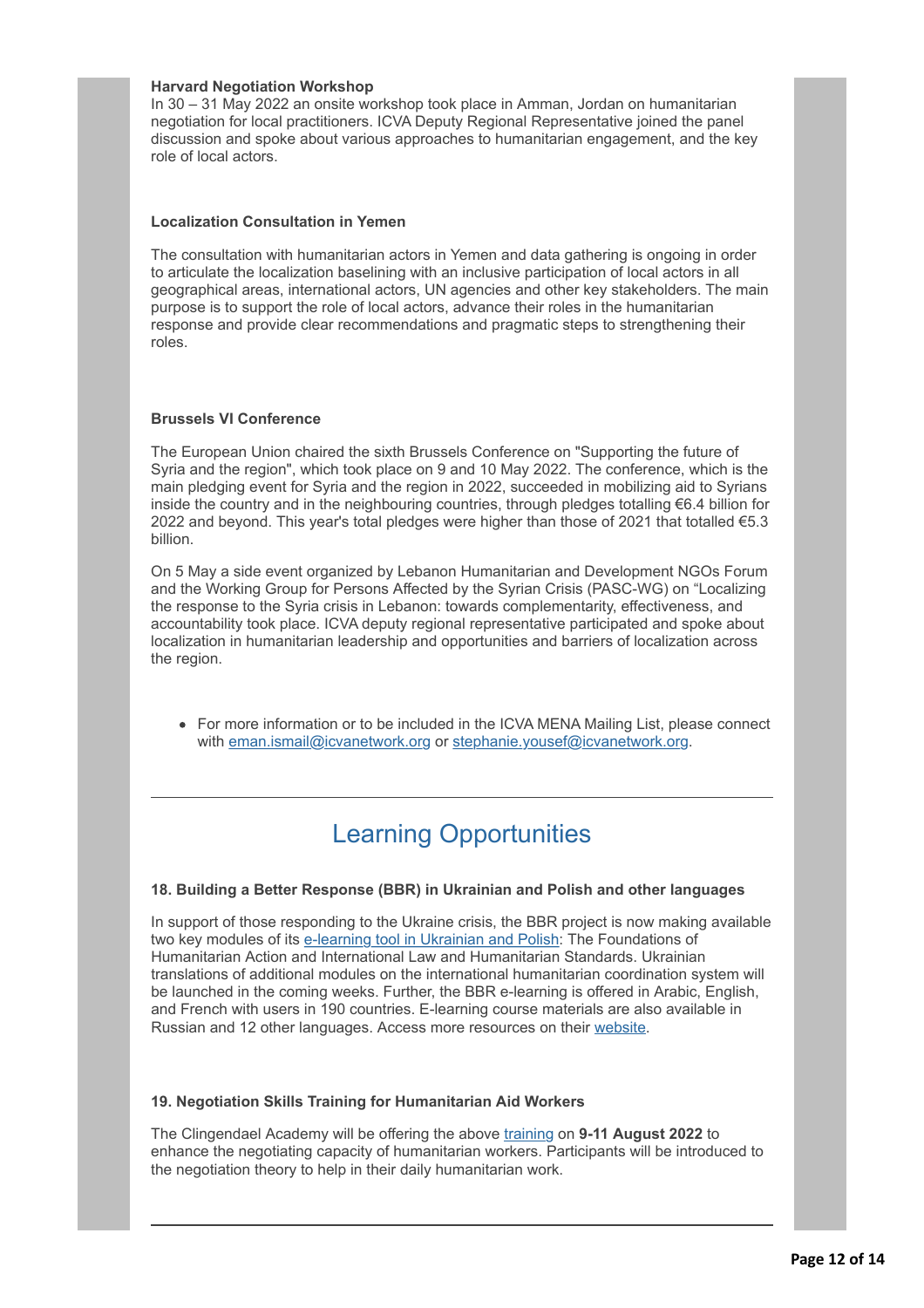# New and Noteworthy

#### **20. Survey on Germany's Humanitarian Engagement**

The Centre for Humanitarian Action has launched a [survey](http://icvanetwork.org/civicrm/?civiwp=CiviCRM&q=civicrm/mailing/url&u=19260&qid=1033019) to help them understand how the German government and non-governmental humanitarian actors are perceived, what topics and sectors they are recognised for, and if their engagement is considered to contribute to humanitarian policy and reform processes.

#### **21. Global Report on Internal Displacement 2022**

Check out the newly released [Internal Displacement Monitoring Center's 2022 Global Repor](http://icvanetwork.org/civicrm/?civiwp=CiviCRM&q=civicrm/mailing/url&u=19261&qid=1033019)t on Internal Displacement.

#### **22. Education Under Attack 2022 Report**

Global Coalition to Protect Education from Attack has released this report which is a global study of attacks on schools, universities, their students and staff, in 2020 and 2021. Findings will be presented at an event in Geneva, on Thursday 16 June 2022, from 09.00 to 11.00am at the Palais des Nations (UNOG). Check out [registration](http://icvanetwork.org/civicrm/?civiwp=CiviCRM&q=civicrm/mailing/url&u=19262&qid=1033019) details.

# Agenda

**June 7-10**: [UNHCR Global Consultations with NGOs on Localization and Climate Action](http://icvanetwork.org/civicrm/?civiwp=CiviCRM&q=civicrm/mailing/url&u=19220&qid=1033019) **June 7-9:** [2022 Humanitarian HR conference](http://icvanetwork.org/civicrm/?civiwp=CiviCRM&q=civicrm/mailing/url&u=19263&qid=1033019) **June 16:** Launch of Education under Attack 2022 Report **June 20**: World Refugee Day **June 21**: UN Humanitarian Affairs Segment **June 22-23:** NGO Fora Regional Workshop in Amman **June 28-30**: UNHCR 84th meeting of the Standing Committee

**June 30 and July 1:** Grand Bargain Annual Meeting

**August 19:** [World Humanitarian Day](http://icvanetwork.org/civicrm/?civiwp=CiviCRM&q=civicrm/mailing/url&u=19269&qid=1033019)

**September 19:** NGO Fora Regional Workshop in Bogota **September 19-23:** 85th meeting of the UNHCR Standing Committee

**October 10-14:** 73rd session of the UNCHR Executive Committee **October 16:** [World Food Day](http://icvanetwork.org/civicrm/?civiwp=CiviCRM&q=civicrm/mailing/url&u=19264&qid=1033019)

**December 7-8:** High Commissioner's Dialogue on Protection Challenges **December 18:** [International Migrants Day](http://icvanetwork.org/civicrm/?civiwp=CiviCRM&q=civicrm/mailing/url&u=19265&qid=1033019)